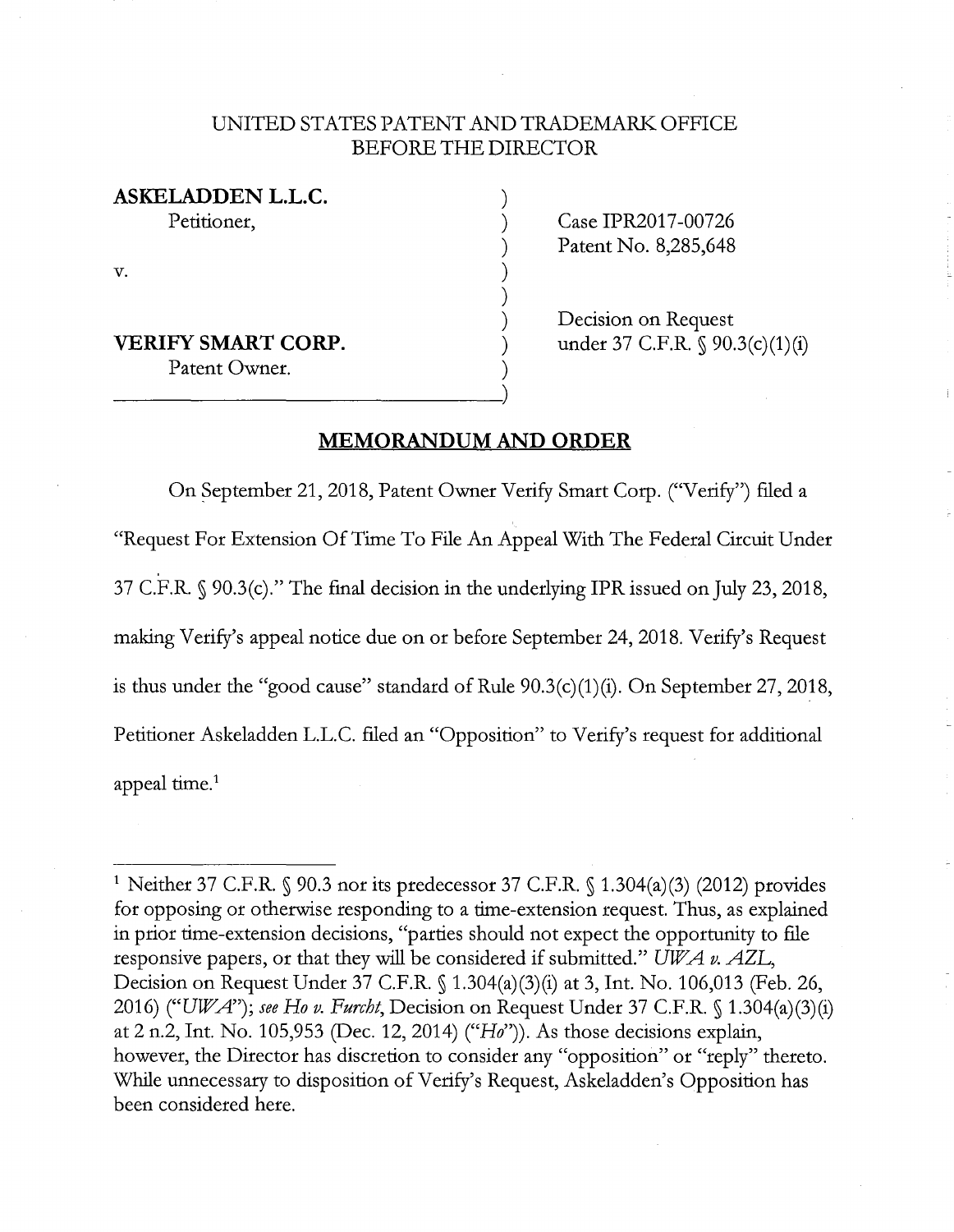Verify seeks an additional 63 days in which to file its notice of appeal here; if granted, the new appeal filing deadline would be November 26, 2018. Verify's primary basis for the extension explains that the Final Written Decision raises. real-party-ininterest/privy issues, an area of "rapidly evolving Federal Circuit law," including the decision in *Applications in Internet Time, LLC v. RPX Corp.*, 897 F.3d 1336 (Fed. Cir. 2018). Req. 2. Verify argues that Appellee RPX filed an petition for rehearing *en bane*  in the *Applications in Internet Time* appeal on September 7, 2018, raising real-party-in-interest/privy issues that are germane to the IPR here. *Id* Verify argues that granting the additional time requested here on Verify's appeal window will permit the Federal Circuit to decide the *en bane* request in *Applications in Internet Time,* and thus "help ensure that the law governing the present case becomes more settled, and does not change during the briefing." *Id.* Verify also asserts that the additional 63 days are needed to "permit new counsel to make an appearance." Req. at 2-3.

The Director may extend the time for filing an appeal notice "upon written request if ... [r]equested before the expiration of the period for filing an appeal ... and upon a showing of good cause." 37 C.F.R.  $\S$  90.3(c)(1)(i). Verify's basis for the requested time does not constitute "good cause" for granting the extension for the same reasons given in the time-extension decision in *UW A.* The Federal Circuit may not decide whether to grant the *en bane* request in *Applications in Internet Time* during the

2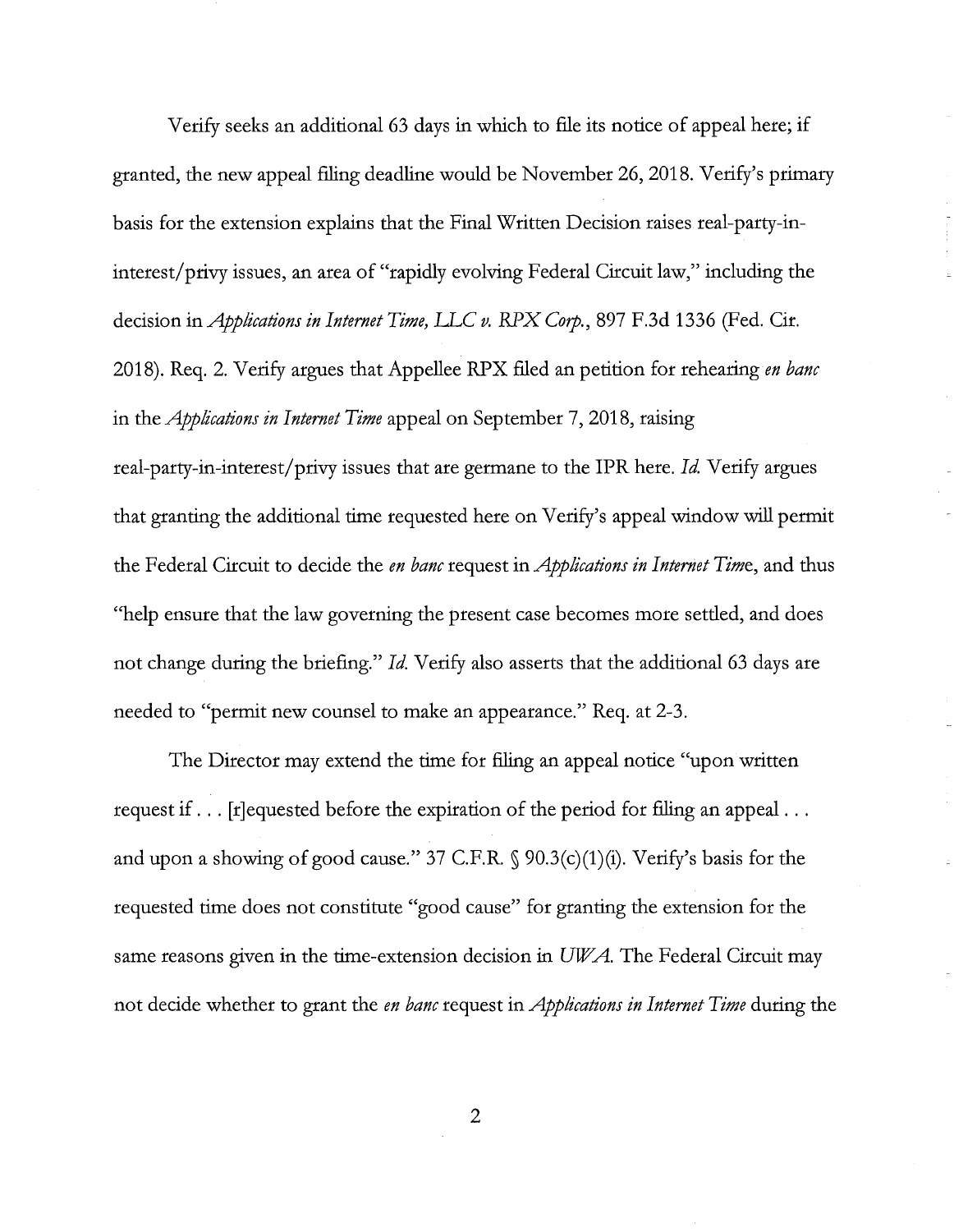requested 63-day period, which will necessitate additional extensions.<sup>2</sup> More importantly, the law is no more "settled" even if the Federal Circuit grants RPX's *en bane* petition in *Applications in Internet Time* during that window; any such clarity would potentially result only from the *en bane* decision on the merits, which itself must be preceded by additional briefing and argument. The period for that to play out would require additional time extensions of an indeterminate length. "The time extension provisions do not contemplate what would effectively be a stay of an appeal before it is even filed ...." UWA at 5. The Federal Circuit should decide whether to stay any appeal in this IPR, both because the Federal Circuit should control its own docket and because the governing rules there contemplate the type of briefing that the time-extension regulations applicable here do not. *See id.* Nothing in this Decision precludes Verify from filing the notice of appeal in this IPR and asking the Federal Circuit to stay its appeal pending resolution of *en bane* consideration in the *Applications in Internet Time* appeal (or some other reason). Good cause is also not shown based on a need to permit new counsel to make an appearance. Verify does not give a reason why more time—let alone 63 days—is needed for an attorney to simply enter an appearance (and no appeal has been filed in which to make that appearance anyway).

<sup>2</sup>The Federal Circuit requested a response to Appellee RPX's *en bane* rehearing petition from Appellant Applications in Internet Time, LLC; the response was filed on October 5, 2018. The *en bane* petition remains outstanding as of the date of this Decision.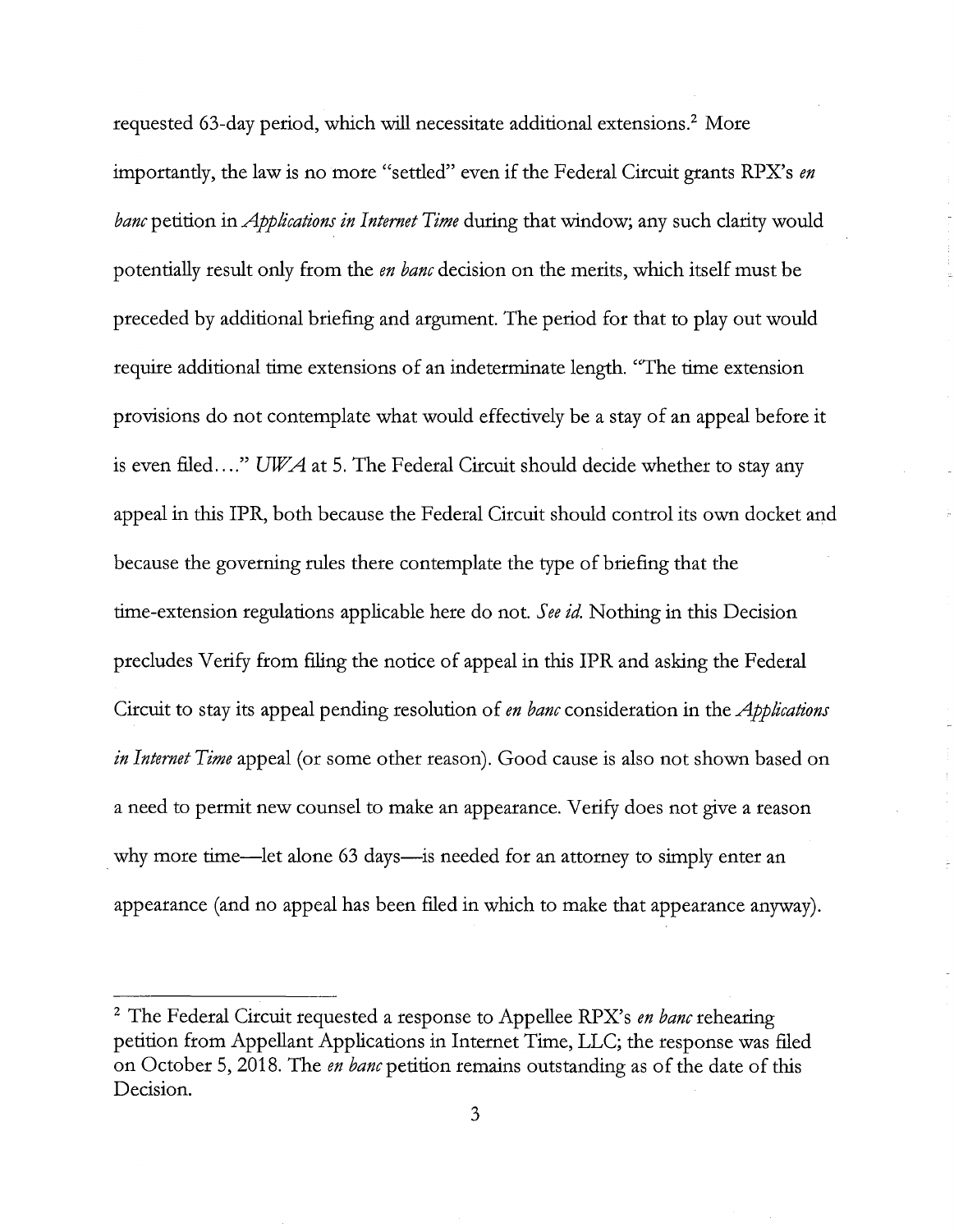Verify's appeal period expired on September 24, 2018. Because Verify sought the additional time prior to that date and to avoid forfeiture of Verify's appeal rights, the Director will grant a limited extension of 23 days from the original appeal deadline to permit Verify to file a notice of appeal to the Federal Circuit in this IPR. Verify's notice of appeal should be filed on or before October 17, 2018.